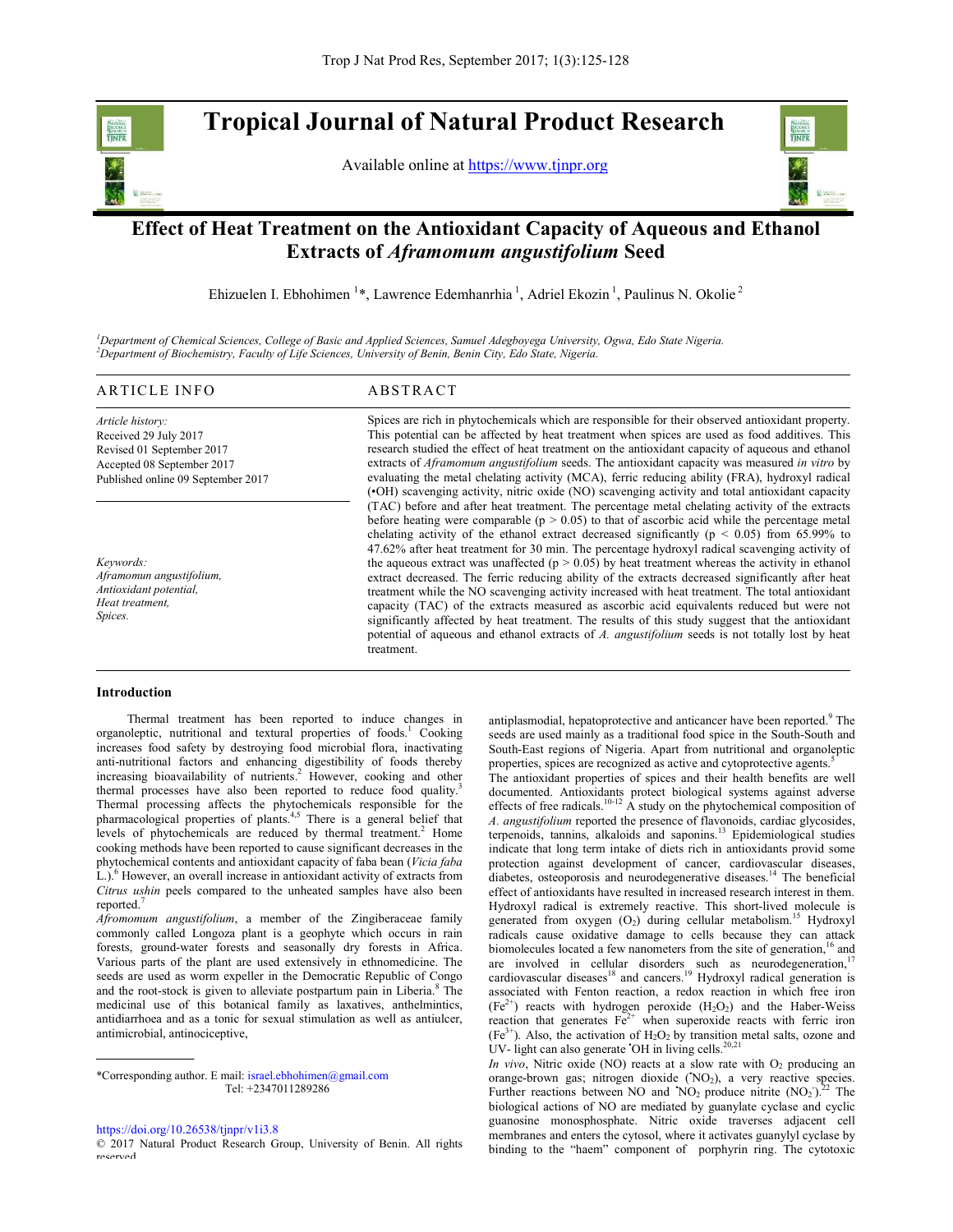effects at elevated concentrations result from the inhibition of mitochondrial enzymes including ubiquinone oxidoreductases and aconitase, which are important in cellular oxidative metabolism.<sup>23</sup> It is thus

important to ascertain if heat treatment will alter the antioxidative property of Aframomum angustifolium seeds.

### Materials and Methods

Sample collection and extract preparation

Aframomum angustifolium fruits were purchased in Ebelle market, Igueben Local Government Area of Edo State. They were authenticated in the Department of Biological Sciences, Samuel Adegboyega University, Ogwa, Edo State, Nigeria. The seeds obtained were sun dried for five days and thereafter pulverized using a mechanical blender. Two parts (400 g each) were macerated in 800 mL water and ethanol for 72 h with periodic agitation. After extraction, the solutions were filtered with cheese cloth and concentrated using rotary evaporator. The concentrates were dried to powder using silica gel in a desiccator and powder was stored in air-tight bottles at room temperature.<sup>24</sup>

#### Assay for Antioxidant Activity

Metal chelating activity (MCA)

The MCA was measured using the spectrophotometric method as described by Dinis *et al.*<sup>25,26</sup> The reaction mixture containing 0.5 mL of extract (100  $\mu$ g/mL), 1.6 mL of deionized water, 0.05 mL of FeCl<sub>2</sub> (2 mM) and 0.1 mL of 1,10-phenanthroline (5 mM) was incubated at 40°C for 10 min and the absorbance measured at 562 nm. Metal chelating activity of the extracts were also measured as described above after subjecting extracts to heat treatment in a water bath (80°C) for 10 min and 30 min. Ascorbic acid was used as standard. The percentage metal chelating activity was calculated using the formula:

% Metal chelating activity =  $[1 - (A_1 - A_2)/A_0]$  x 100

Where:

 $A_0$  = absorbance of the control (without extract)

 $A_1$  = absorbance in the presence of extract

 $A_2$  = absorbance without  $FeCl<sub>2</sub>$ 

#### Ferric reducing ability (FRA)

The FRA was measured using the spectrophotometric principle described by Benzie and Strain,<sup>27</sup> by mixing reconstituted methanol solutions of extracts (1 mL, 100  $\mu$ g/mL) with 2.5 mL phosphate buffer (0.2 M, pH 6.6) and 2.5 mL potassium ferricyanide (1%). The mixture was incubated at 50°C for 20 min. Thereafter, 2.5 mL of 10% trichloroacetic acid was added to the mixtures and then centrifuged at 3000 rpm for 10 min. An aliquot (2.5 mL) of the supernatant was mixed with distilled water (2.5 mL) and 0.1% ferric chloride (0.5 mL). The absorbance of the reaction mixture was measured at 700 nm. The ferric reducing ability of the extracts were also measured as described above after subjecting extracts to heat treatment in a water bath (80°C) for 10 min and 30 min respectively. Ascorbic acid was used as standard. The percentage ferric reducing ability was calculated using the formula:

% Ferric reducing ability =  $(A_0 - A_1/A_0)$  x 100

Where:  $A_0$  = absorbance of the control (all reagents without extract) and  $A_1$  = absorbance of all reagent with extract

#### Hydroxyl radical scavenging activity (HRSA)

The HRSA was measured using the spectrophotometric method as described by Elizabeth and Rao.<sup>28,29</sup> The final solution was diluted before reading absorbance. The reaction mixture (3.0 mL) containing 1.0 mL of 1.5 mM FeSO4.7H2O, 0.7 mL of 6 mM hydrogen peroxide, 0.3 mL of 20 mM sodium salicylate and 1 mL of the extract solution (100 µg/mL) was incubated for 1 h at 37°C. The absorbance of the hydroxylated salicylate complex was measured at 562 nm. The hydroxyl radical scavenging activity of the extracts were also measured as described above after subjecting extracts to heat treatment in a water bath (80°C) for 10 min and 30 min respectively and was calculated using the formula:

% Hydroxyl radical scavenging activity =  $[1-(A_1-A_2)/A_0]$  x 100

Where:  $A_0$  is absorbance of the control (without extract),

 $A<sub>1</sub>$  is the absorbance in the presence of the extract,

 $A<sub>2</sub>$  is the absorbance without sodium salicylate.

The NO scavenging activity was measured using the spectrophotometric method as described by Green et al.<sup>30</sup> The extract  $(1 \text{ mL}, 100 \text{ µg/mL})$ was mixed with 1 mL of sodium nitroprusside solution (5 mM) and incubated at 25°C for 2 h. An aliquot (1 mL) of the reaction mixture was mixed with 1 mL Griess reagent (1% sulfanilamide, 2% phosphoric acid, and 0.1% napthylethylene diamine dihydrochloride) and the absorbance measured at 546 nm. The hydroxyl radical scavenging activity of the extracts were also measured as described above after subjecting extracts to heat treatment in a water bath (80°C) for 10 min and 30 min respectively. Ascorbic acid was used as standard. Percentage NO scavenging activity was calculated using the formula:

#### % NO scavenging activity =  $(A_0-A_1/A_0)$  x 100

Where:  $A_0$  is the absorbance of control (without extract/standard) and  $A_1$ is absorbance in the presence of extract

#### Total antioxidant capacity (TAC)

The TAC was measured using the spectrophotometric method as described by Srinivasan *et al.*<sup>31</sup>. Aliquots of the test extracts  $(100$ µg/mL) were mixed with 3 mL of the reagent solution (0.6 M sulphuric acid, 28 mM sodium phosphate, 4 mM ammonium molybdate) in test tubes. The tubes were capped with aluminium foil and incubated in a boiling water bath at 95˚C for 90 min. The reaction mixture was cooled to room temperature and the absorbance of the solution measured at 695 nm. The total antioxidant capacity of the plant extract was extrapolated as ascorbic acid equivalent within the range  $10 - 100 \mu g/mL$ . The effect of heat treatment on the TAC of the extracts were also measured as described above after subjecting extracts to heat treatment in a water bath (80°C) for 10 min and 30 min.

#### Statistical analysis

All assays were performed in triplicates and results expressed as Mean  $\pm$ SEM. Experimental data were analysed by one-way analysis of variance (ANOVA) to evaluate significant difference at  $p < 0.05$ .

#### Results and Discussion

Apart from improving the organoleptic property of food, phytochemical components of spices also have antioxidant capacity.<sup>3</sup> In this study, the effect of heat treatment on the antioxidant capacity of aqueous and ethanol extracts of A. angustifolium seeds were investigated in vitro.

The metal chelating activity of the aqueous extract after heat treatment for 30 min was not significantly ( $p > 0.05$ ) affected while that of the ethanol extract reduced. Metals catalyze oxidative reactions in vivo. Reduction/chelation prevents them from participating in redox reactions. Both extracts were observed to be effective chelators of ferrous ion radical compared to ascorbic acid (Table 1). Also, the ferric reducing ability of the aqueous and ethanol extracts were comparable to ascorbic acid before and after heat treatment for 10 min. Heat treatment for 30 min, significantly reduced ( $p < 0.05$ ) this ability (Table 2). This suggests that prolonged heat treatment reduces the ferric reducing ability of the extracts. This may negatively impact the ability to inhibit the Fenton reaction. However, a significant increase in the ferric reducing power of citrus peel extracts have been reported after heating for 30 min.

Hydroxyl radical participates actively in oxidative reactions in vivo. It has been reported as the most reactive oxygen species. $30$  In this study, the •OH scavenging activity was determined by the ability of extracts to bind •OH preferentially in the presence of salicyclic acid. The scavenging activity of the extracts were significantly lower than ascorbic acid before heat treatment. The activity of the aqueous extract increased after heat treatment but the ethanol extract was not significantly affected (Table 3). This sustained in vitro 'OH scavenging activity after thermal processing suggests that the extracts may be available in vivo to support metabolic processes the neutralize the deleterious effect of •OH.

The nitric oxide scavenging assay is based on the principle that sodium nitroprusside in aqueous solution at physiological pH spontaneously generates nitric oxide which reacts with oxygen to yield nitrite ions that can be estimated using Griess reagent. The percentage nitric oxide scavenging activity of the extracts increased after heat treatment for 10 min. Similar observations have been reported. $30$  The percentage increase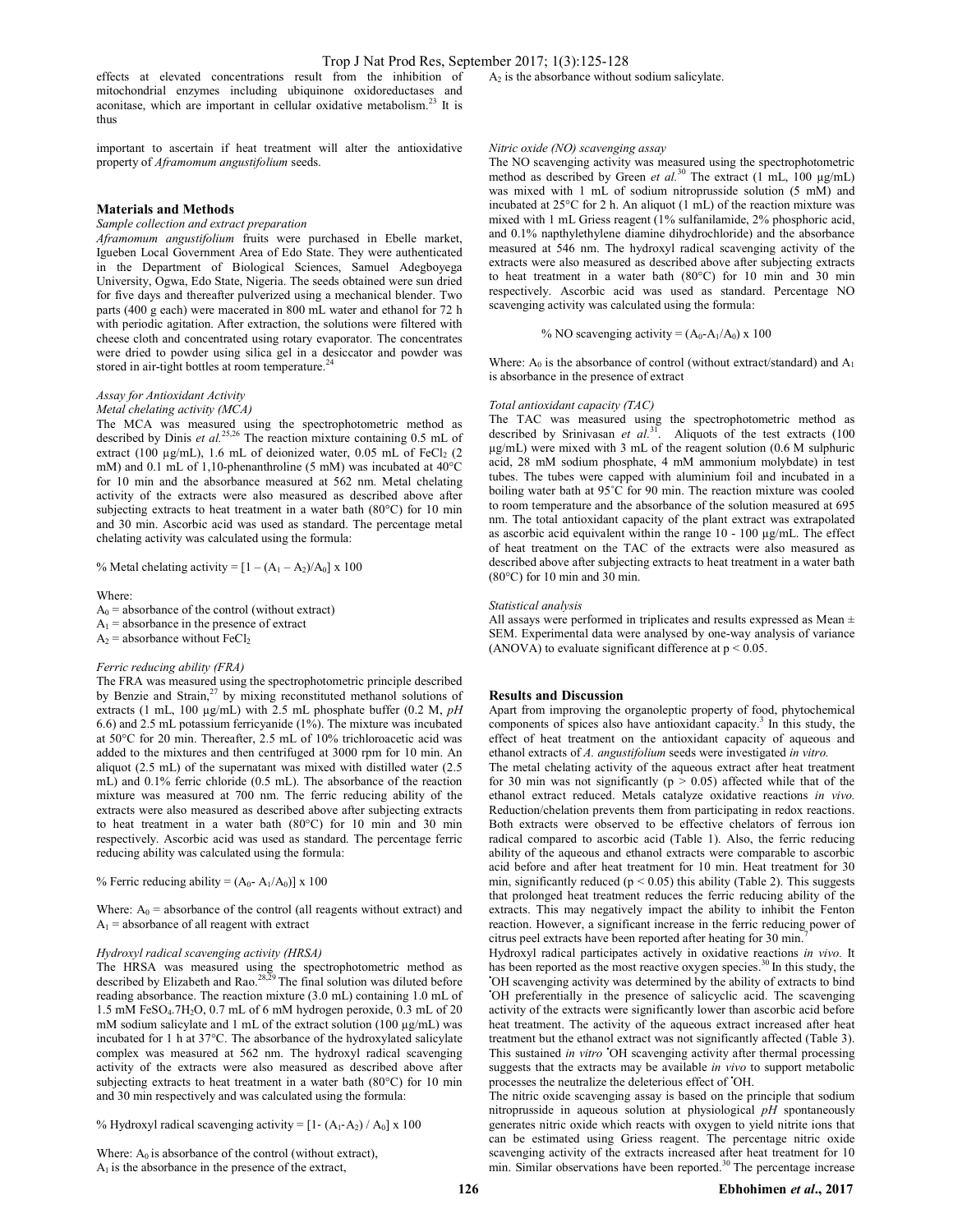was significant ( $p < 0.05$ ) for the aqueous extract. After 30 min, the percentage nitric oxide scavenging activity were not significantly different from that observed for ascorbic acid (Table 4). This suggests that heating may improve the NO scavenging activity of the extract. This possible

Table 1: Percentage metal chelating activity before and after heat treatment.

| Time (min) | Aqueous extract<br>(%) | Ethanol extract<br>$(\%)$ | Ascorbic acid<br>(%) |
|------------|------------------------|---------------------------|----------------------|
| $_{0}$     | $66.82 \pm 0.92$       | $65.99 \pm 0.06$          | $80.61 \pm 1.1.64$   |
| 10         | $58.37 \pm 0.72$       | $63.56 \pm 2.66$          |                      |
| 30         | $67.44 \pm 0.46$       | $47.62^{\circ} \pm 1.55$  |                      |

Values are mean  $\pm$  SEM of 3 assays.

<sup>a</sup>significantly lower relative to values at 0 and 10 min ( $p < 0.05$ ).

Table 2: Percentage ferric reducing ability before and after heat treatment.

| Time (min) | Aqueous extract   | Ethanol extract     | Ascorbic acid    |
|------------|-------------------|---------------------|------------------|
|            | $(\%)$            | (%)                 | $(\%)$           |
|            | $70.89 \pm 0.40$  | $75.48 \pm 0.77$    | $96.44 \pm 0.64$ |
|            |                   |                     |                  |
| 10         | $76.22 \pm 0.75$  | $82.07 \pm 0.98$    |                  |
|            |                   |                     |                  |
| 30         | $7.83^b \pm 0.41$ | $^{6}4.48 \pm 0.22$ |                  |
|            |                   |                     |                  |

Values are mean  $\pm$  SEM of 3 assays.

<sup>a</sup>significantly lower than corresponding values at 0 and 10min ( $p < 0.05$ )

Table 3: Percentage hydroxyl radical scavenging activity before and after heat treatment.

| Time (min) | Aqueous extracts            | Ethanol extracts | Ascorbic acid    |
|------------|-----------------------------|------------------|------------------|
|            | (%)                         | (%)              | (%)              |
|            | $51.85 \pm 0.57$            | $44.64 \pm 0.80$ | $76.23 \pm 0.11$ |
| 10         | $53.32 \pm 0.62$            | $49.56 \pm 0.99$ |                  |
| 30         | $65.58^{\text{a}} \pm 0.75$ | $39.25 \pm 0.36$ |                  |

Values are mean  $\pm$  SEM of 3 assays.

<sup>a</sup>significantly higher relative to values at 0 and 10min ( $p < 0.05$ ).

Table 4: Percentage NO scavenging activity before and after heat treatment.

| Time  | Aqueous Ext.             | Ethanol Ext.             | Asc. Acid $(\% )$ |
|-------|--------------------------|--------------------------|-------------------|
| (min) | (%)                      | (%)                      |                   |
|       | $33.11^{\circ} \pm 0.53$ | $28.92^{\circ} \pm 0.39$ | $80.08 \pm 0.24$  |
| 10    | $90.94^a \pm 1.13$       | $46.71 \pm 0.84$         |                   |
|       |                          |                          |                   |
| 30    | $86.33 \pm 0.23$         | $83.56 \pm 0.42$         |                   |

Values are mean  $\pm$  SEM of 3 assays.

"significantly higher than value before heat treatment ( $p < 0.05$ ). <sup>c</sup> significantly lower than value for ascorbic acid ( $p \le 0.05$ ).

improvement in NO scavenging activity suggests thermal induction of modifications in the bioactive components with improved NO scavenging ability. High concentrations of NO in vivo is associated with nitrosative stress. This observed improved ability to remove NO in vitro may be replicated in vivo thus preventing its deleterious reactions.

The total antioxidant capacity (TAC) of the extracts of  $A$ . angustifolium were measured as ascorbic acid equivalents. The overall TAC of the extracts decreased but was not significant ( $p > 0.05$ ) after heat treatment (Table 5). A decrease in total antioxidant capacity was also observed in a study on the effect of heat treatment on fada beans.<sup>5</sup> TAC is a unifying



Figure 1: Total antioxidant capacity of extracts before and after heat treatment.

concept used to access the antioxidant status of biological samples thus **providing** an integrated parameter rather than the simple sum of measurable antioxidants.<sup>32</sup> A non-significant reduction of the TAC supports the observation that the antioxidant capacity is not completely lost.

The effect of heat treatment on the antioxidative property of plants differ.<sup>33</sup> The observed antioxidant effect is a product of structural modifications of existing compounds or the new compounds formed as a result of thermal processing. <sup>6,34,35</sup>

#### Conclusion

The results of this study indicated that the antioxidant potential of A. angustifolium is not totally lost by heat treatment. These findings are crucial as it provides insight to the use of this spice as food flavourant and the expected benefits of the antioxidative property after thermal processing. Further research into structural changes of bioactive components induced by heat treatment of the extracts as well as in vivo studies to ascertain the effect of metabolic reactions is suggested.

#### Conflict of Interest

There are no competing financial interests.

#### Authors' Declaration

The authors hereby declare that the work presented in this article are original and that any liability for claims relating to the content of this article will be borne by them.

#### Acknowledgements

The authors sincerely appreciate the Department of Chemical Sciences, Samuel Adegboyega University, Ogwa, Edo State, Nigeria for the facilities and laboratory space provided.

### References

1. Borowski J, Narwojsz A, Borowska EJ, Majewska K. The effect of thermal processing on sensory properties, texture attributes and pectic changes in broccoli. Czech J Food Sci. 2015; 33: 254–260.